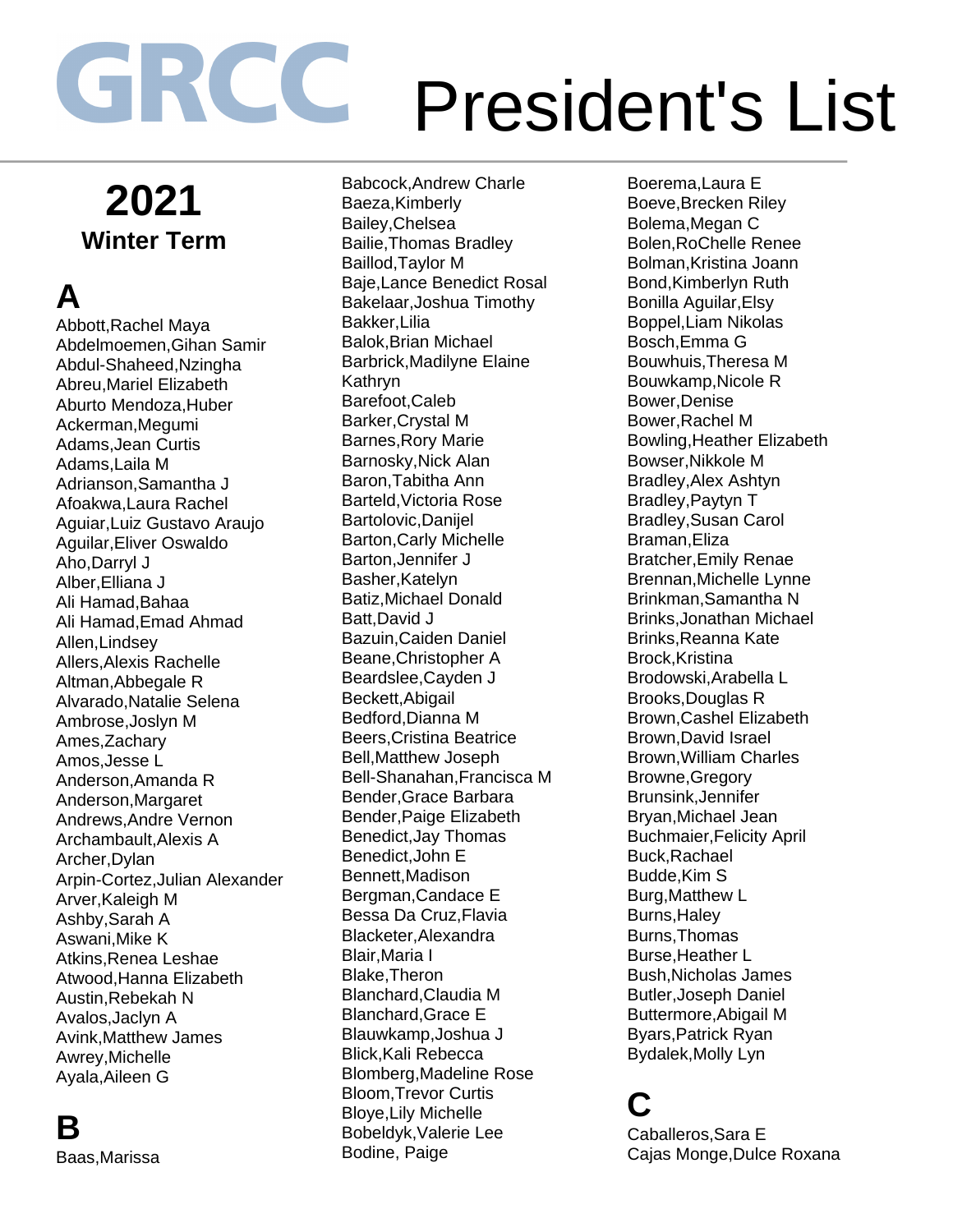Calderwood,Willow Christine Callahan,Lindsey Grace Carmean,Kathryn Grace Carpenter,Ashley Marie Carpenter,Erickson Mark Carpenter,Katelyn M Carrier,Bianca Maria Carrier,Kyle Carrillo Esparza,Fabiola Ivonne Carter,Jeffrey Castillo,Briza Caswell,Allison B Cender,Kaitlin Cetlinski,Nicholas Chaltry,Zachary Adam Chapin,Sierra Elena Chappell,Ann M Chappelow,John Robert Charbonneau,Rachel Chase,Sean M Chatterson,Taylor L Chau,Duc Ngan Chau,Duc Nguyen Chelilim,Jelimo Chivis,Cherie Renee Christensen,Andrew Michael Christian,Tara L Christopher,Noah James Chu,Min Churches,Lindsay Kay Cid,Alejandro Clark Jr.,Anthony Craig Clark,Ashlyn M Clark,Steven Collins,Benjamin Helm Colorado-Valtierra,Vanessa V Compton,Luke Jacob Conley,Megan Jo Cook,Adam Timothy Cook,Larry Coppock,Brandt Corona,Sophia Isabella Covert,Amber Marie Cramer,Justin S Creveling,Nicholas Daniel Cromer,Chelsey A Cross,Matthew David Cross,Taylor Hope Cubias,Emani C Cuffman,London Elizabeth

Cuison,Kristina Marie Culp,Chloe E Curran,Matthew James Curtis,Aidan L Curtis,Julia Marie

### **D**

Dady,Rebecca Michele Dailey,Lane Dailey,Paul A Dang,Steven W Dang,Thi Kim Thoa Dansowaa,Dorcas Darling,Tieg David,Katelyn Rae Davis,Deborah Jo Davis,Steven K Davison,Joshua Joseph De Boer,Philip Michael De Graaf,Asher J DeGroff,Kathryn E DeHaan,Alyssa N DeVries,Susie K Debruin,Lindsey Irene Deiss,Samantha Marie Dekam,Alexa Nicole Dekok,Logan G Dekraker,Kalysta Ruth Delara,Jelyn Delfin,Noelia Elizabeth Delgado,Martha A Demink,Kaylee Denham,Evelyn L Denhof,Samuel Joseph Denhollander,Hannah Claire Desir,Nichole Mertachi Dewaard,Eric Peter Deward,Sean Douglas Diamond,Jacqueline Dickson,Meredith Katherine Dietlein,Grace C Dion,Max Murphy Do,Tran Pham Thanh Doane,Lindsay Marie Doetsch,William D Dohn,Lisa Dollar,Megan Domeier,Kevyn Callie Dominguez,Emily

Dorn,Rachel June Doty,Kaitlynn Marie Dowling,Justin Paul Drake,Izabelle Joy Dreyer,Kaari Drumm,Delaney S Du Shane,Ryne William DuBridge,Janine B Dudas,Nicole Marie Dudley,Alayah M Duff,Angeline Rose Duggar,Matthew Robert Dunklee,David Joseph Dunn,Dominique Duran,Hannah G Durkee,Olivia S Dykla,Mistry Paige Dykman, Jadyn Dykstra,Madelyn Jean Dziuban,David Joseph

#### **E**

Edgerly,Samuel Edmondson,Christina A Effert,Sandra M Eggleton,Katherine Ehlenfeldt,Damienne M Eickhoff,Clarellan Ann ElRouby,Jaydaa Mohamed Shehata Ibrahim Elam,Kelsey Erin Emery,Zina Enos,Madelyn Kakalina Erbter,Anna Rose Estes,Winter Evans,Luke Bennett Everhart,Ellison C Every,Emily Marie Evon,Margaret Anne

#### **F**

Falbo,Victoria R Fanberg,Shannon Faulkner,Angelyn Fausey,Brooke Terese Favale,Aedan Robert Campbell Feenstra-Buist,Shane Michele Fernandez,Brianna L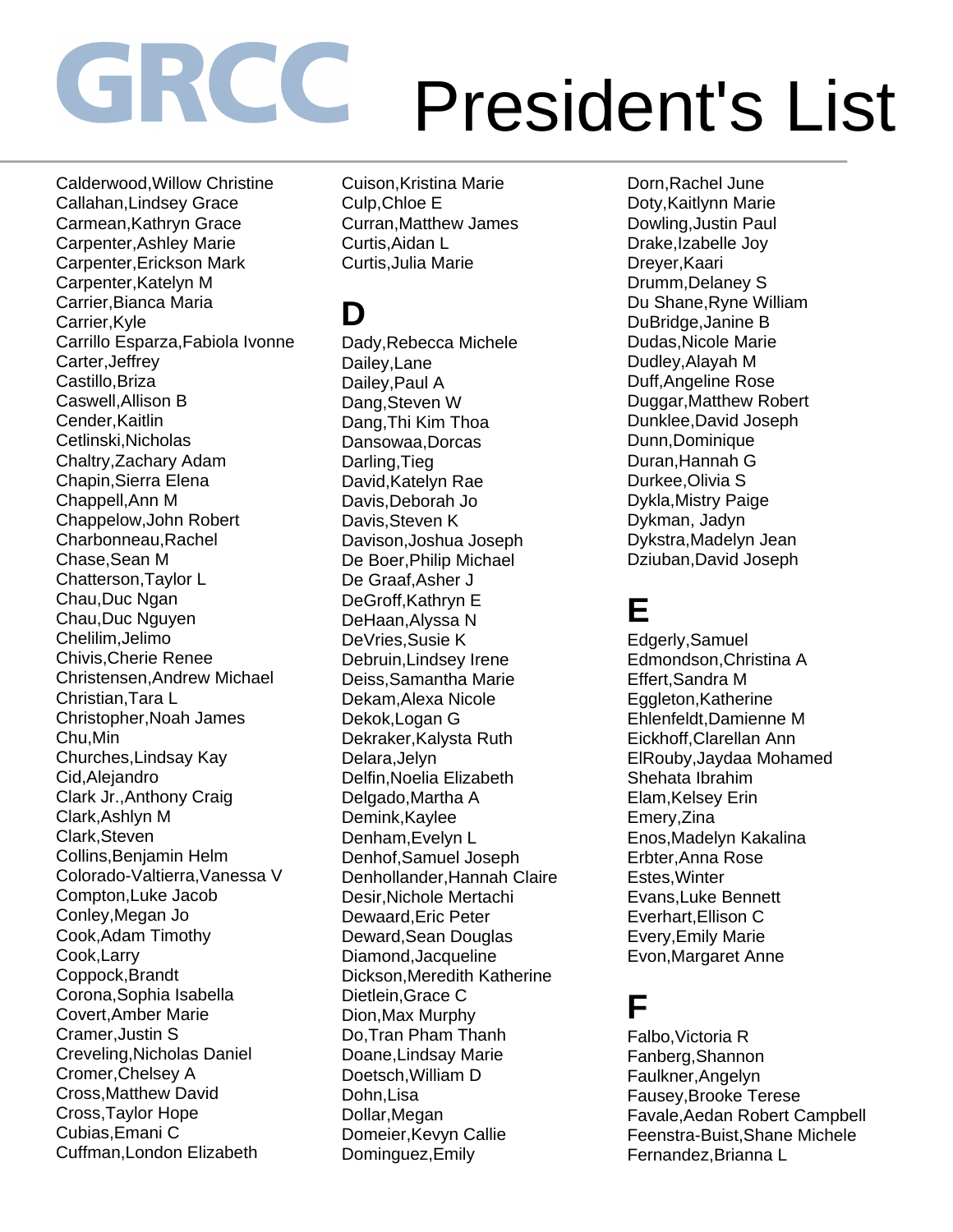Fernandez,Nayseth Fessenden,Simon Fischer,Christopher Leighton Fischer,Iris M Fiting,Jelena M Fleming,Bryson Shea Flick,Andrew C Flores,Stefania Ford,Verna Cora Baatjes Ford,Voca M Fortuna,Lindsey A Fox,Daniel Brian Francisco,Alfredo D Frastaci,Jonathan Frazier,Kia D Fredrickson,Pamela A Frey,Laura J Fricke,Kayla L Fulton,Carla J

# **G**

Gadziemski,Jarrett A Gallagher,Ryan Kenneth Galloway,Garret Gene Gamm,Claire R Garcia,Desiree M Garcia,Francisco Gardner,Tammy Lynn Garnet,Kelly Nicole Gary,Sarah M Gaston,Ruthanah Gates,Ashley Ann Gebben,Sydni Hope Gerard,Jasmine Anne Gibbs,Devin Wayne Gidus,Thomas Daniel Giha,Bradley Christopher Gillhespy,Tara Lynn Gillikin,Brian T Glaspie-Miller,Talon Gleason,Avery Rose Glomb,Taylor Goins,Logan Moses Goldsborough,Danielle R Goldsmith,Kohl Forrest Gomez-Mil,Jaime Gomez-Tellez,Jailine Gonzales,Allexis Lluvia Gonzalez Perez,Cesar Omar Gonzalez,Melissa Amber Gonzalez-Bedolla,Julieta Goodfellow,Blake Randall Goodyke,Parker Reese Gortsema,Leah Kristine Gower,Audrey Kay Grasman,Mackenna Rose Graveldinger,Peter James Green,Joseph James Green,Sarah E Greene,Sara Marie Gregory,Adrianna D Gregory,Susanna Bethann Grooms,Tyler Matthew Guckes,Colin David Gue,Charles Gundry,Sarah J Gurung,Mojesh Gurung,Suman

### **H**

Haaksma,Grace L Hackem,Victoria Marie Hagedorn,August J Hairston Jr.,Al Curtis Hall,Christian Scott Hall,Grace Elizabeth Hall,Kali Elise Hall,Kathryn Anne Hall,Keyonna Michelle Hamel,Christie M. Hamman,Jesse Hammond,Abigail N Han,Jennifer Marie Hansen,Gabriella Denton Harig,Samantha Marie Harkema,Heather Harris,Breanna H Harris,Devin Harris,Micah Steven Hartuniewicz,Faith Marie Haviland,Amanda K Hayden,Nolan Daniel Hayes,Lindsay Ellen Haynes Heard,Shayna Marie Haywood,Sylvie M Hazlewood,Tracy Lynn Hazzard,Steven Headd,Margaret Rose

Heemstra,Grace Elizabeth Heiner,Steve C Heinkele,Heather Noel Helder,Rebekah S Heldt,Shannon Nicole Henderson,Claire Myrna Hendrick,Justin Wayne Hendrickson,Sophia Henry,Rebecca Hernandez,Betty Hernandez,Juan J Hernandez,Karina Y Heymoss,Nicholas Patrick Hicks,Anthony Martin Hieshetter,Sierra D Hightower,Melanie Marie Hill,Molly D Hilliker,Eliana Sarah-Grace Hoang,Ngoc Hoang,Vanessa Hoekstra,Allison R Hof,Pieter Julian Hoffman,Jacob Robert Hoih,Esther C Holiday,Zaniah M Holt,Nicholas George Homrich,Shaun P Hoogerheide,Katelyn M Hooker,Isaac Gabriel Hoover,Madeline Renee Hopkins,Michelle Lynn Hough,Ellen Hubbell,Colin J Hubert,Mikayla Hudson,Megan M HuffZuidersma,Christina A Huitsing,John A Huizenga,Ashley Sophia Lynne Huizenga,Britany Anne Hullinger,Hannah Pauline Humphrey,Amy Lyn Humphreys,Jagger M Hunter,Ethan J Hurtado,Alejandro Hyun,Ashley

#### **I**

Idowu,Florence Yetunde Olakemi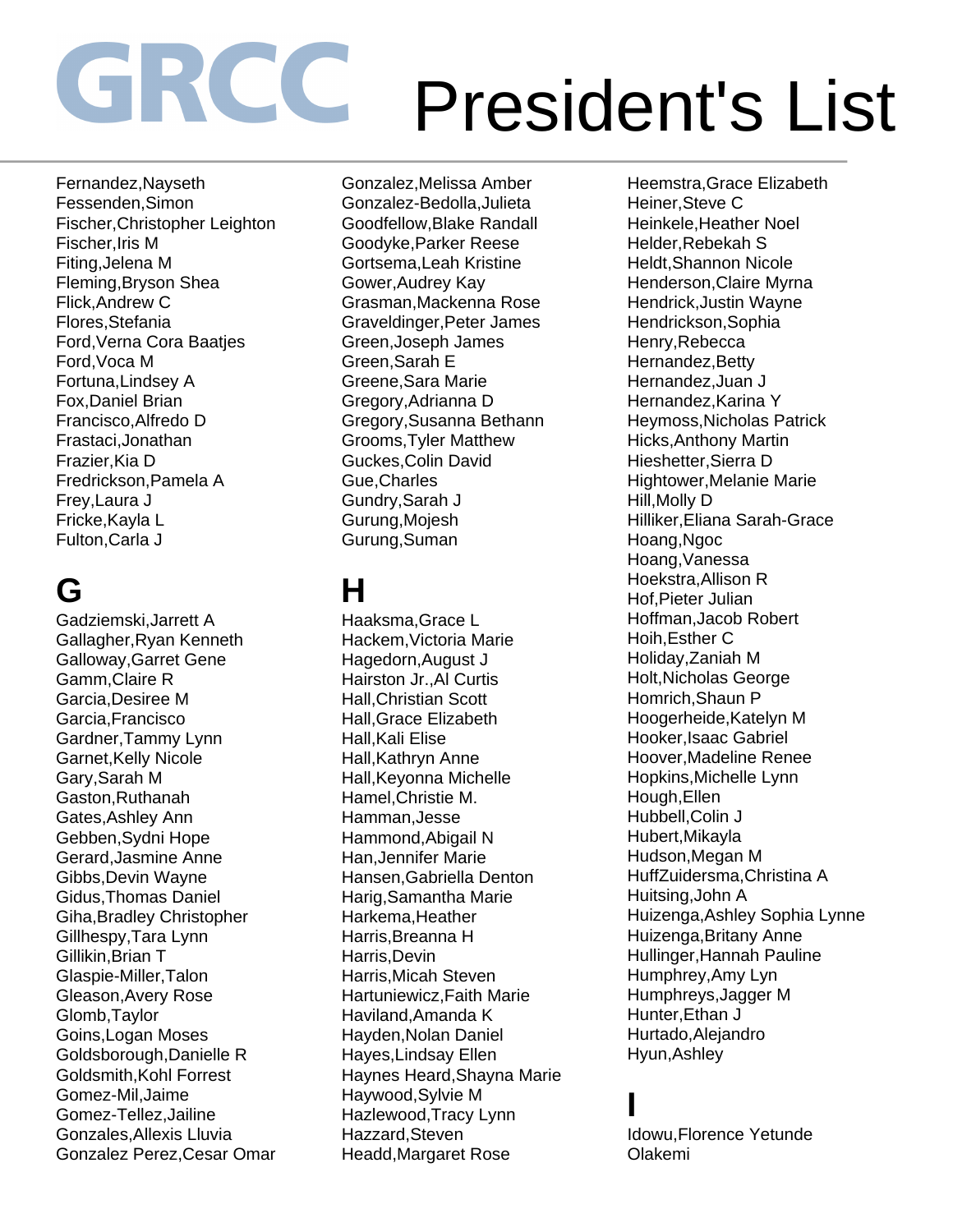Idziak,Adrian K Israel,Sarai Jeanette Isyk,Emily Lynn

## **J**

Jackson,Aubrey Jaffas,Alexis Nichole Jager,Mikayla Jaglowski,Brie Ann Jakeway,Maryrose Isabelle Janisz,Tristen Louios Jasker,Maranne Mary Jimenez Daniel,Alianny F Jimenez Rodriguez,Rocio Johnson,Annabelle Rose Johnson,Cassidy M Johnson,Katherine Johnson,Oliver P Johnson,Olyvia Rene Johnson,Ryan Richard Johnson,Victoria Lynn Johnson,William P Jones,Janaya Nicole Jones,Marinna Jones,Sionna N Jones,Thomas M Jonker,Heather Ann Juarez,Luis Fernando

### **K**

Kaechele,Adelinne Ann Kafley,Ramesh Kalchuk,Danielle Katherine Kapenga,Thomas Kapteyn,Kirsten June Karaein,Safinaz M Katerberg,Kristina Lynn Kaufman,Rebekah Yang Kaur,Harpreet Kaur,Navjot Kebede,Eden Tadele Kemper,Timothy Michael Kenney,Sarah Kerbyson,John J Kessler,Alyson Nicole Khoury,Sandra Nahi Kim,Daniel King,Joshua A

Kiran,Maliha Kirksey,Nyesha Nicole Kissinger,Lily Klap,Rebecca Jean Klungle,Corey Michael Knenlein,Rebecca Ann Knibbe,Jordan D Knoblauch,Daniel John Knol,Natasha Rose Koeman,Emma Jane Kohler,Brockton Raye Kolker,Rachel Ann Kooima,Jason L Kooistra,Molly L Kooistra,Vanessa G Koon,Andrew Korf,Devin Wayne Kornoelje,Samantha Jo Kosak,Harrison James Fuerst Kosiara,Madison J Kotwick,Jane Elizabeth Kozal,Abby L Kozub,Katherine Marie Kramer,Sarah R Krestakos,Keith Kreter,David Robert Kroll,Nathan Jay Kronemeyer,Kelli Alexis Kruithoff,Erin Elizabeth Kruizenga,Darren Matthew Krzesowiak,Nicholas Scott Kuiper,Ethan Kuipers,Esther Shirley Kuyers,Emily Louise

### **L**

Lacey,Tiffanie Arielle Ladow,Madison Skye Laird,Nicole Marie Lam,Yen Ngoc Lane,Austin Todd Lang,Victoria Lynn Langrick,Ryan Keith Lapekes,Paige Lares,Alex Eliseo Larson,Alyssa E Larson,Meranda L Laurent,Genevieve Marie Lavish,Mark Alleyn

Lawson Pasienza,Abigail Le,Diana Hoai Le,Duc Thi Hong Le,Huy Hoang Le,Lan My Le,Thi Bich Phuong Lee,Jenna R Leonard,Andrew Lewis,Ingrid Lewis,Kameron Neal Liggett,Kaden Carl Lillard,Nia Marie Linsea,Andrea Linsley,Cora G Lirio,Karissa Lodewyk,Anna Marie Lokers,Chantel Melissa Lombardo,Madelyn Marie Longcore,Brett Alan Lopez Hernandez,Erika Lopez,Julio Cesar Lopez,Robert L Lorenzo,Doris Lotterman,Melanie Joy Lubbers,Rebecca Marie Lyons,Brandon R

### **M**

Maatman,Dylan MacLeod,Ronson E Macdonald,Steven J Machajewski,Kathryn I Machiela,Jared C Madden,Lia Maier,Julia Rae Maleski,Shaunel Luanne Mangu,Billy Marano,Marley March,Isaiah J Marcy,Rachael Christine Mariuz,Jonathan Adam Markham,Ryan Edward Marlette,Brandon Michael Marquez-Carrera,Erika Marsh,Morgan Nicole Martelli,Jessica Katherine Martin,Daniel James Martinez Bello,Gabriela M Martinez,Angela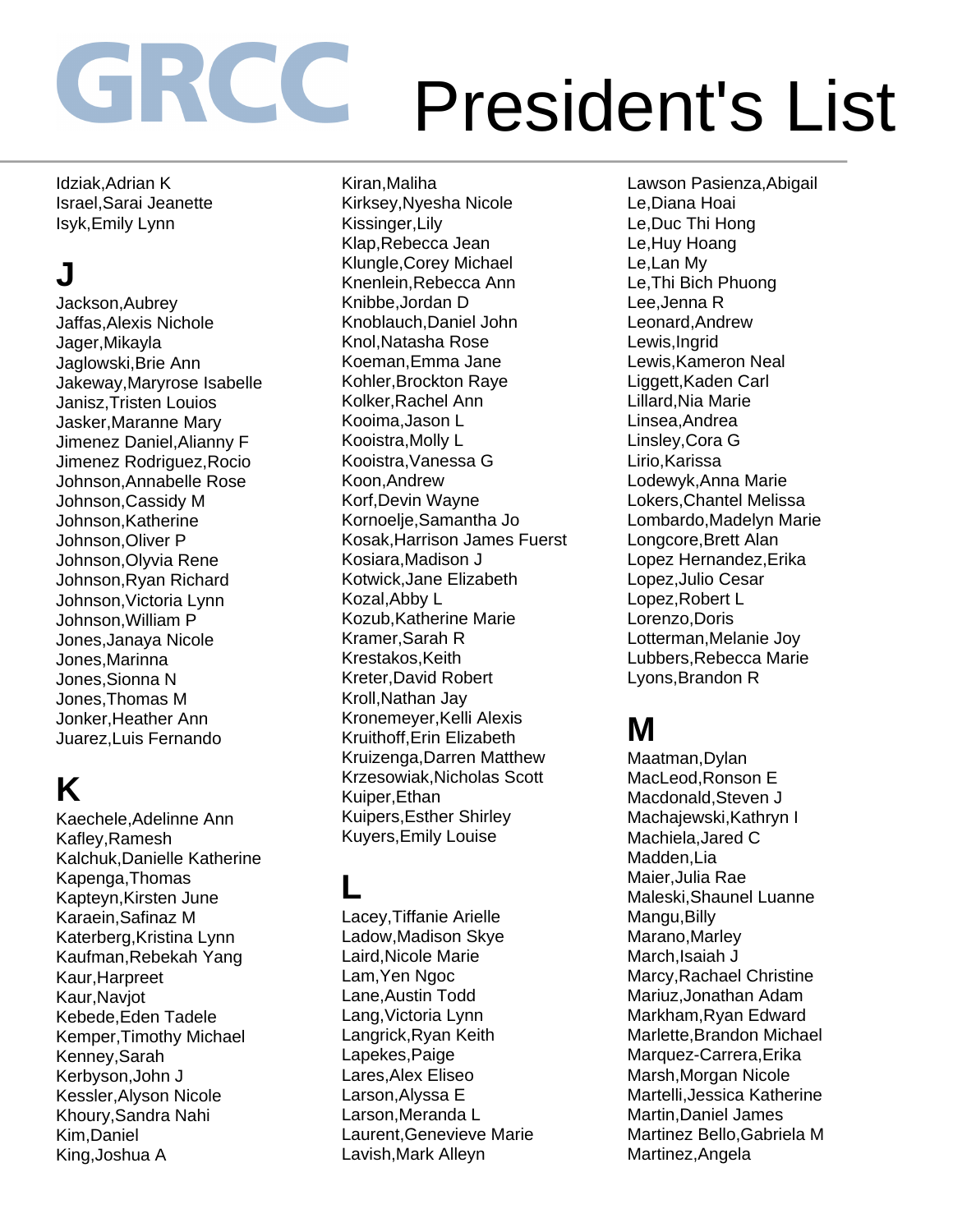Martini,Layla L Masunas,Madison N Mata,Francisca Mata,Selena Marie Maurer,Candice Ann Mauric,Andrew M May,Madelyn May,Rakia Marie Maychen,David A McCaffrey,James Christopher McCarty,Lorrin Kay McClelland,Meryn Rachel McCracken,Lydia Dolores McDonnell,Nathan McEwen,Michael J McGlinchey,Eliana L McKee,Krystal Grace McKee,Rachael Faith McKinlay,Amber McMillon II,Michal Anthony Medina,Erika Medina,Jesus Manuel Medina-Ortega,Alfredo Medrano,Gustavo Meiresonne,Michael Matthew Mejia,Amanda Mendez,Dahlia J Metz,Austin D Metzler,Jeffery Allen Meyerholtz,John R Meyering,Audrey Nell Meyers,Noah Q Meyers-Peterson,Mary Michael,Ryan Thomas Miguel,Yani Miles,Lucie Umubyeyi Miller,Alexandra Rae Miller,Dakota Scott Miller,Jordan Tyler Miller,Olivia G Miller,Veronica Joy Minnema, Larry Mockerman, Regan Modzeleski,Christopher Steven Mohamed,Suada Y Mol,Stephen M Molag,Dominik R Moleski,Carter J Mondry,Whitney Jean Montgomery,Dustin John

Moore,Christopher James Moore,Daniel R Moore,Melanie Lea Morales Martinez,Eric Morales,Jessica L Morales-Cano,Yayma Moras,Eric J Moreno,Sally S Moreno-Aguilar,Gloria Morren,Derik Kyle Morris, Kendra Morrison,Mikaela Julianna-Marie Mosqueda,Isabella D Moulton,Connor Jayson Mueller,Quincy Rose Mundwiler,Jenna Mungili,Esanju Kalumbu Murdock,Camryn C Murgo-Zepeda,Javier Murillo,Basilio Giovanni Murphy,Dorian Adriana Myers,Buffi Jo

### **N**

Nagengast,Valerie Elizabeth Nakic,Lejla Nan,Sivhuoy Napieralski,Evan Douglas Navitskas,Tom Nelson,Nicole Joan Nelson-Williams,Anthony Lloyd Nguyen,Michelle Nguyen,Thao T Nixon,D'Andre Deshaun Norcutt,Samantha A Nordbeck,Megan Gail Norman,Allen John Michael Northup,Hallie Anne Novakowski,Karen A Nuth,Ryan Van Nyenhuis,Cassandra M Nyson,Sophie Matisse Zuzu

### **O**

Oboh,Amarachi Stephanie Oczepek,Halle E Oeverman,Evan

Ohler,Nicole Renee Okic,Emily Diane Olinger,Jasmine Olthof.Kaitlynn Ondersma,Gregory Oostveen,Shelby A Organek,Emma Lynn Organek,Rebecca Taylor Orme,Sarah Oseguera,Alicia Yvette Overby,Kirstin Patricia Owen,Shaylan

#### **P**

Pabon Vargas,Susana Page,Trevor C Pagniello,Courtney J Paiz,Stephanie Papp,Maria Elizabeth Park,Kaitlynn Elizabeth-Jean Parker,Asia Lauren Parker,Donald Lee Parker,Jill K Parrent,Ryann Rachel Pasikowski,Alyssa May Paszkowski,Stephanie Marie Patterson, Isabella Patterson,Ashyah A.G. Pattok, Kelli Lynn Paul,Gregory Scott Pedersen,Shelby Elise Pekrul,Morgan Elizabeth Pelkey,Betsy Pelton,Ann Pena,Amy Peoples,Madeline K Perez,Karen Jocabeth Perez,Yudith Ruby Perry,Brittany Elizabeth Perry,Rebecca Suzanne Petchell, Kelsey Ann Petersen,Andrew Peterson,Alayna Nicole Petree,Abigail E Pettit,Roy Henry Phipps,Elijah Levi Pichardo-Ramirez,Yaxzen Pickel,Jamie Pierce,Makayla A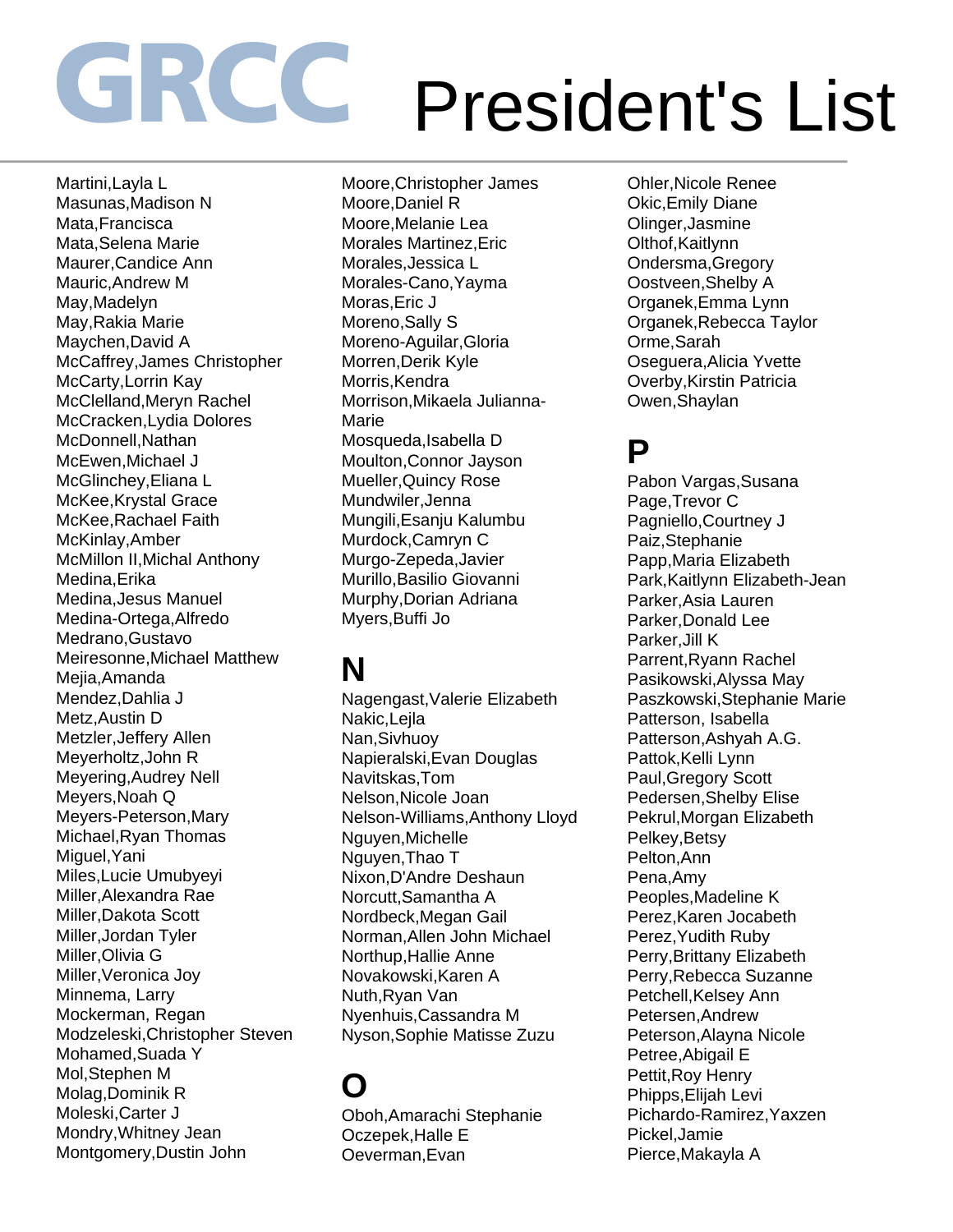Pierce,Zachary Christian Piette,Austin C Pisarski,Hannah Rose Plancarte Farfan,Bertha Plummer,Ethan F Poggi,Nicole Soonmee Poling,Brianna Kay Porter,Marissa A Poulos,Joseph Bernard Powers,Alexis R Prins,Olivia Grace Prins,Rachel C Procter,Reagan R Pullen,Jessica M Pummill,Raven Tate Puskar,Amela Putkovich,Alexander J Putvin,Mara

## **Q**

Quach,Andrew Thiem Quail,Kathleen Quintana,Kelli Nicole Quintino,Ana Karen Quist,Patrick John

# **R**

Raaymakers,Aidyn L Rademacher,Jacob Jacob Rafter,Patrick Michael Rainke,Allison Grace Rainsberger,Kurtis Allen Ramirez,Araceli A Ramirez,Carlos Ramirez,Cassandra A Ramirez,Julizza Ramonell Santos,Gabriela M Ramonell Santos,Maria Isabel Raycraft,Alyssa Read,Alexis Abagail Rectenwal,Richard Redmon,Daniel Kerem Reppuhn,Jessica Lynn Rethman,Hannah E Rexha,Ellis Rhiannon Reyes,Gimely Reynolds,Ivan Jeffrey Rice,Amber

Ridderbos,Jeremiah G Riemersma,Malik Rios,Mariah Ripley,Emily Jane Roberts,Ariel Roberts,Kylie Rachelle Robrahn,Laurie Ann Rodriguez,Aileen H Rodriguez,Diego Rodriguez,Elizabeth Rodriguez,Jose Eligio Rodriguez,Knieta E Rolo,Alena Jewel Romanow,Gillian Kate Romero,Selena Mercedes Rosema,Charles Geiger Rosendall, Jenna Ross,Cullen Patrick Rozeboom,Kody Kim Kayleigh Roznowski,Jonah Nikolas Ruiz-Calderon,Elizabeth Ruster,Angel Lynn

## **S**

Sacheck,Shawna A Saczynski,Michael J Saints,Carlos William Sale,Janae Nicole Salgado,Soledad Salmi,Mitchel Steven Sam,Christopher Seuthea Samora,Sarita Marie Sanchez Garces,Neysha Marie Sanchez,Heather Joy Sanchez-Alfonso,Claudia M Sangster,Alanna Mackenzie Sanreta,Rose Santana Perez,Yessenia Ines Santos,Antonio Sarki,Ranjana Sastre,Enny Gisel Sayavong,Alissa Pylin Scheckel,Mitchell A Scheidmantel,Marleigh Schlutt,Patricia Ann Schreur,David M Schrock,Megan K Schulte II,Erik K Schutte,Bridgette

Scogg,Ellie Renee Scorziello,Joanna M Scott,Myles C Scott,Nicholas E Scott,Rose Sears,Jordan Elizabeth Seaver,Caitlin Marie Sedelmaier,Daniel Ross Seelye,Douglas Braden Selby,Lauren M Semon,Casey D Sensiba,Lexi Leann Senters,Aaron Cassell Sepulveda,Mireya Marie Sepulveda-Roman,Jimmy Seymore,Latoya Shaffer,Angela Renee Shannon,Taylor Renee Sharma,Ritu Shears,Carley M Shellhouse,Nathaniel Mark Shen,Lingyuan Sherman,Christina Shideler,Christopher Shine,Killian Beckett Shopmaker,Anna Shotko,Morgan Fay Shutz,Kyle D Sietsema,Stephen James Sikkenga,Katelynn Renee Silva,Jonathan Simakova,Varvara Singer,Kevin J Sinning,Laura Michelle Sisson,William Michael Sivertson,Kelsey L Skibbe,Marleigh Clare Skwirsk,Maxwell James Slachter,Madison Grace Sloma,Aidan J Smith,Andrew Thomas Smith, Kelly Lynn Smith,Lashawnda Rena Smith,Natalie Renae Smith,Nolan M Snead,Halle Sneller,Onalee Amber Snider,Jake A Snider,Reed William Snow,Alan Curtis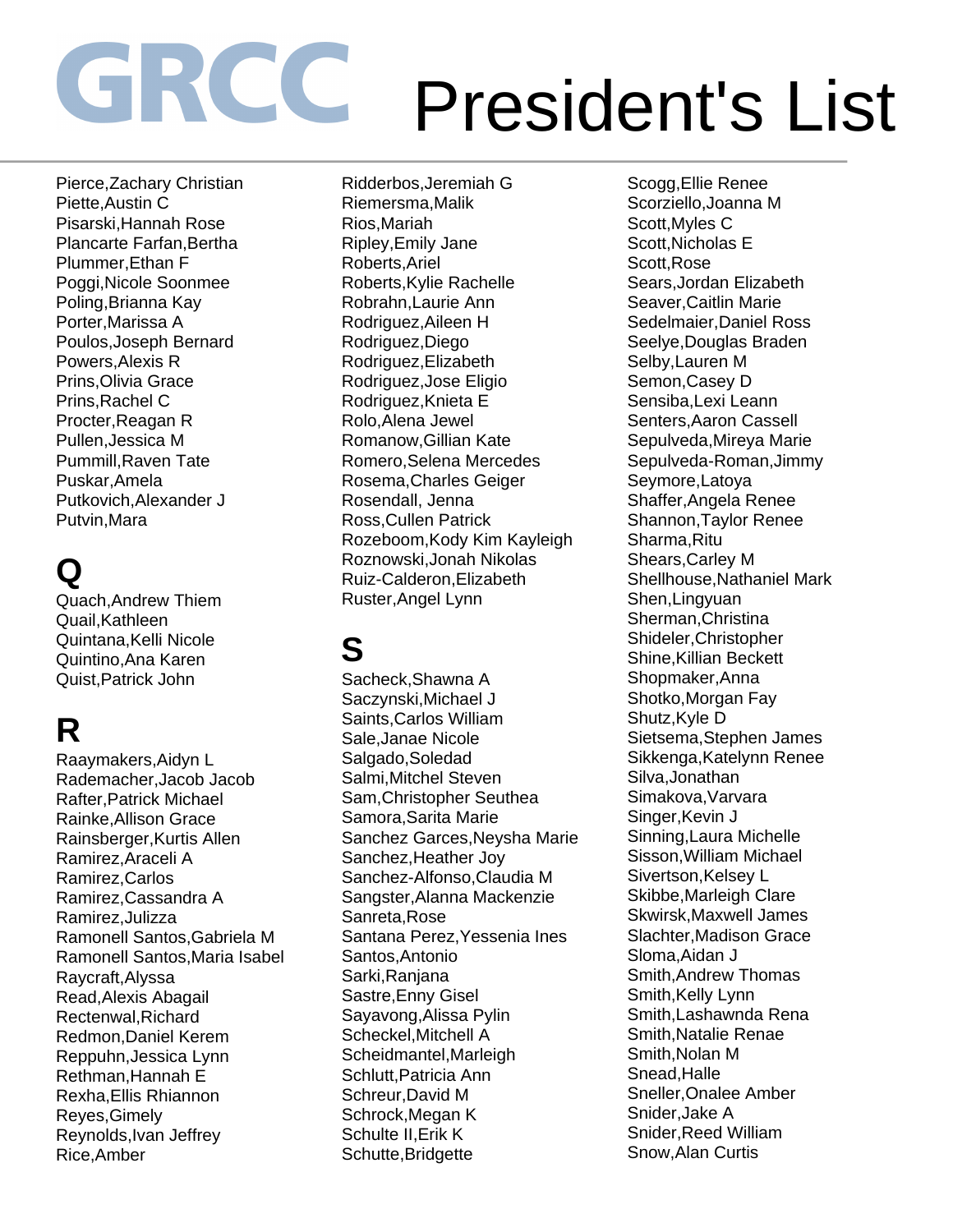Socher, Kelsey S Sokolowski,Sherry Lynn Marie Solis,Giovani Alexander Solomon,Taylor Nicole Sommer,William Sova,Grace L Spencer,Natasha Noelle Sperring,Robert G Spicer-Torres,Kevin Jesus Spiegel,Dorothy Ann Spitters,Ellie A Sprick,Bailey St Andre,Clare Therese Stanford,Denita Shereese Star,Ariana Michelle Stark,Grace Stark-Norton,Alyssa Starner,Jacob Kyle Stechebar,Brianna McKenzie Steensma,Lauren Victoria Steers,Nicholas Steketee,Matthew Leydon Stern,Aaron Michael Stevens,Kyle Walter Stoeber,Jared Storeng-Jenkins,Heather **Celesta** Storey,Bethany Jane Strodtbeck,Madelyn R Stump,Emily Elizabeth Stumpf,Caitlin M Suljevic,Ferhat Sund,Clara Estelle Sutawijaya, Dian Suzuki,Chris Alten Swanson,Evan Swartz,Alexander James Swatt,Craig Michael Sweetman,Hanna L Swift,Louanne Marie Szczepaniuk,Shay A

### **T**

Tanis,Ashley E Tanis,Theresa M Tavarone,Leonardo A Taylor,Jacob Ellsworth TeVelde,William R Terkeurst,Amanda Marie Teunis,Danielle L Thelen,Riley Rose Thenikl,Joseph Walter Thiebout,Olivia C Thornton,Kathi Tichelaar,Travis Niles Tifft,William Bradley Timmer,Landon T Tinoco,Jasper Oakley Tittel,Bryce Key Tittel,Remy Nicole Tovar,Holly Tran,Andrew T Tran,Nathan P Tran,Tommy P Trejo-Alvarez,Maria Elena Trevino-Pazquel,Emily Truong,Khai Phuoc Thanh Tuck,Emma L Tulgetske,Vy Thi Thien Twietmeyer,Sydney R

### **V**

Van Eck,Thomas Van Koevering,Heather Lea Van Wieren,Allen VanOostenbrugge,Andrew J VanWeezel,Brenda E Vandam,Alyssa Rose Vandekieft,Emma Kay Vanden Heuvel,Juli Frampton VandenBerg, Rylynn Vandenbos,Jacob Paul Vandentoorn,Caylee M Vander Ark,Dalton D VanderLaan,Arianna Marie VanderLoo,Douglas H VanderLugt,Hannah S VanderMeulen,Jennifer Vanderlaan,Tavia Lynne Vanderploeg,Joel Vanderveen,Luke John Vanderveen,Noah Robert Vandyke,Nicole Vanness,Beth M Vanorder,Cody Micheal Vanotteren,Megan Marguerite Vant Zelfde,Amanda Mae Vanveen,Hans Martin

Vanzegeren,Olivia Rose Vega-Mar,Leslie Velasquez,Doris Velasquez,Naun Neftali Velting,Diana Venema,Delia Venneman,Julie M Vest,Leigh Victor,Julia M Vidinlic,Nina Suzan Visnovsky, Alena Vissani,Tommaso Vlaz,Ted Gustave Vo,Tan Duy Vostad,Abigail Marie Vreeland,Kylee Nicole Vroon,Emily J Vugteveen,Andrew Jay

#### **W**

Walker,Destiny Charay Waller,Emma J Walters,Lily J Wang,Hairong Warfield,Seth Henry Wargo,Jasmine Muranne Wasielewski,Kaily Grace Weber,Jonathon Jacob Webster,Alexis Michelle Webster,Alycia Noriko Wedeven,Matthew Brian Weeks,Jasmine R Weir,Ryan Michael Westers,Joshua Allen White,Douglas M. White,Elizabeth Marie Whittaker,Claire Elaine Wiegand,Andre N Wight,Jade N Wilde,Samuel M Wiles,Micah Wilkinson,Lauren Steel Williams,Evan Williams,Hannah M Williams,Mary-Elizabeth Williams,Neal David Williamson,Glenn Vanian Wilson,Karlin J Winterhalder,Taylor Leigh